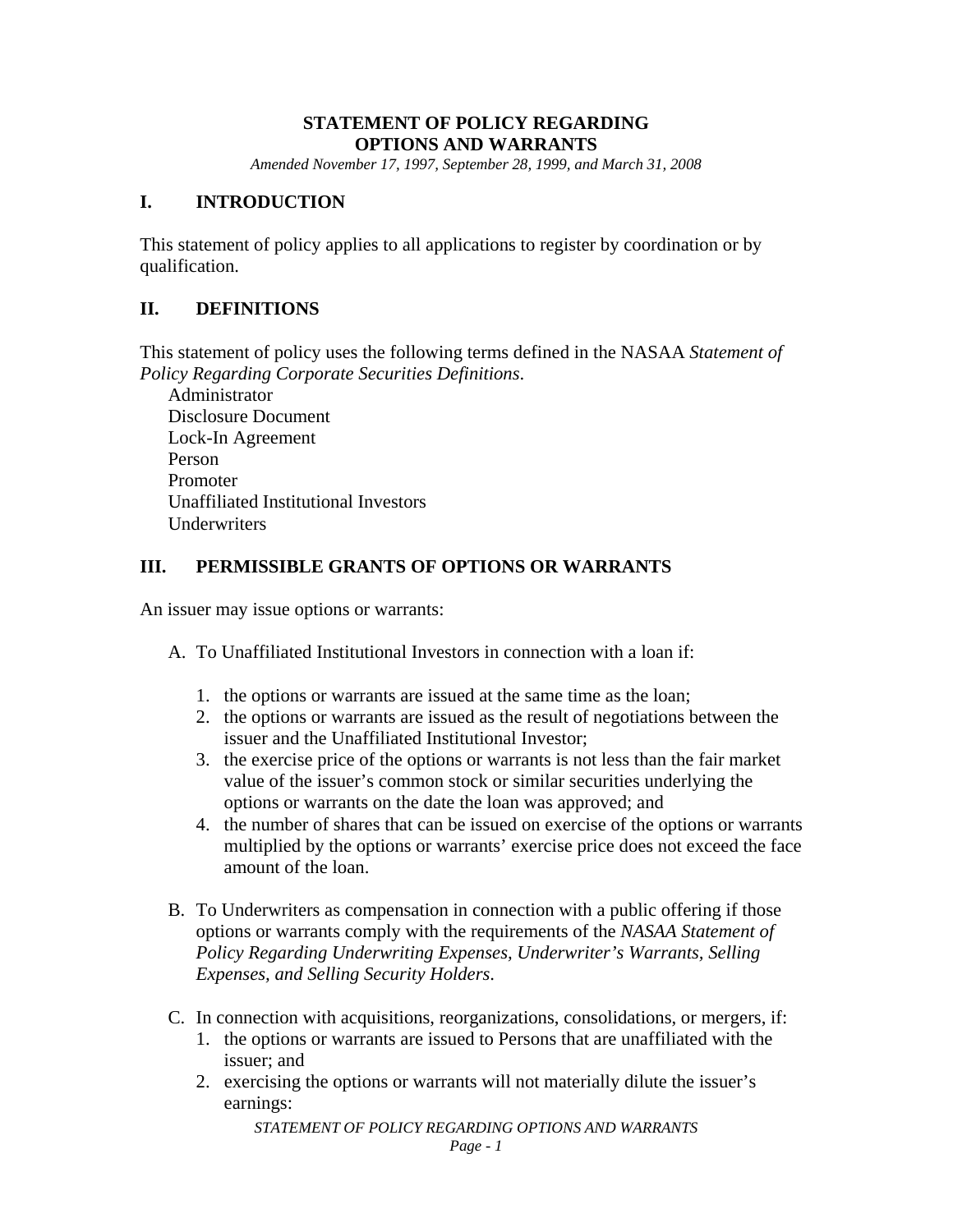a. at the time of grant, and

b. after giving effect to the acquisition, reorganization, consolidation or merger.

# **IV. GENERAL PROHIBITIONS**

A. *Limitation on Exercise Price*. An issuer may not grant options or warrants at an exercise price that is less than 85% of the fair market value of the issuer's underlying shares of common stock or similar securities on the date of grant. The issuer must demonstrate the underlying shares' fair market value to the Administrator's satisfaction. The Administrator may require the issuer to provide a concurrent appraisal of the shares' fair market value from a qualified independent appraiser.

## B. *Limitations on the Total Number of Options or Warrants*.

- 1. *Fifteen Percent Limitation*. For one year following the effective date of the offering, the total number of options and warrants that the issuer may issue or reserve for issuance may not exceed 15% of the sum of the issuer's common stock outstanding at the date of the public offering plus:
	- a. the number of firmly underwritten shares being offered, or
	- b. the number of shares required to meet the minimum offering amount, if not firmly underwritten.
- 2. *Exclusions*. The calculation in paragraph 1 excludes options and warrants that:
	- a. the issuer issued or reserved for issuance under section III. above,
	- b. the issuer issued or reserved for issuance to employees or consultants who are not Promoters under an incentive stock option plan under Section 422 of the Internal Revenue Code, or
	- c. a person may exercise at or above the offering price for public investors.
- 3. *Excess Options*. If any options or warrants exceed the 15% limit established in paragraph 1 ("Excess Options"), then the Administrator may require the issuer to:
	- a. cancel the Excess Options, or
	- b. subject the Excess Options to a Lock-in Agreement consistent with the terms specified in section VI of the *Statement of Policy Regarding Promotional Shares.*

# **V. DISCLOSURE REQUIREMENTS**

If the number of options and warrants that

- o the issuer has issued and that remain outstanding or
- o that the issuer has reserved for issuance